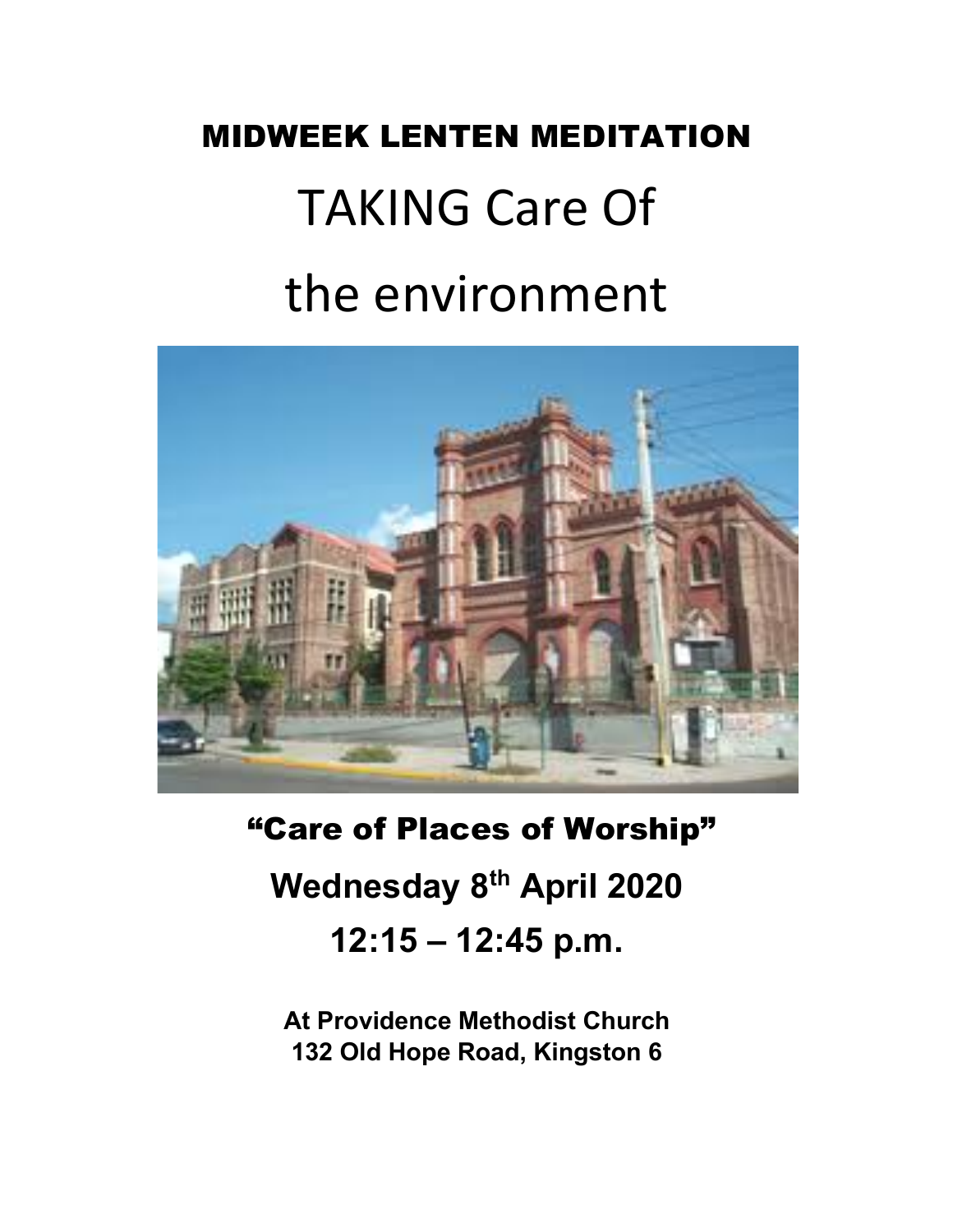### Welcome/ Greeting

#### **Hymn "Angel Voices, Ever Singing" VIP 370/371**

- 1. Angel voices, ever singing Round thy throne of light Angel harps, for ever ringing Rest not day nor night; Thousands only live to bless thee, And confess thee Lord of might.
- 2. Thou who art beyond the farthest Mortal eye can scan, Can it be that thou regardest Songs of sinful man? Can we know that thou art near us And wilt hear us? Yea, we can.
- 3. Yea, we know that thou rejoicest O'er each work of thine, Thou didst ears, and hands, and voices For thy praise design; Craftsman's art and music's measure For thy pleasure all combine.
- 4. In thy house, great God, we offer Of thine own to thee, And for thine acceptance proffer, All unworthily, Hearts, and minds, and hands and voices In our choicest psalmody.
- 5. Honour, glory, might, and merit Thine shall ever be, Father, Son, and Holy Spirit, Blessed Trinity. Of the best that thou hast given Earth and heaven render thee.  *Francis Pott* (1832-1909)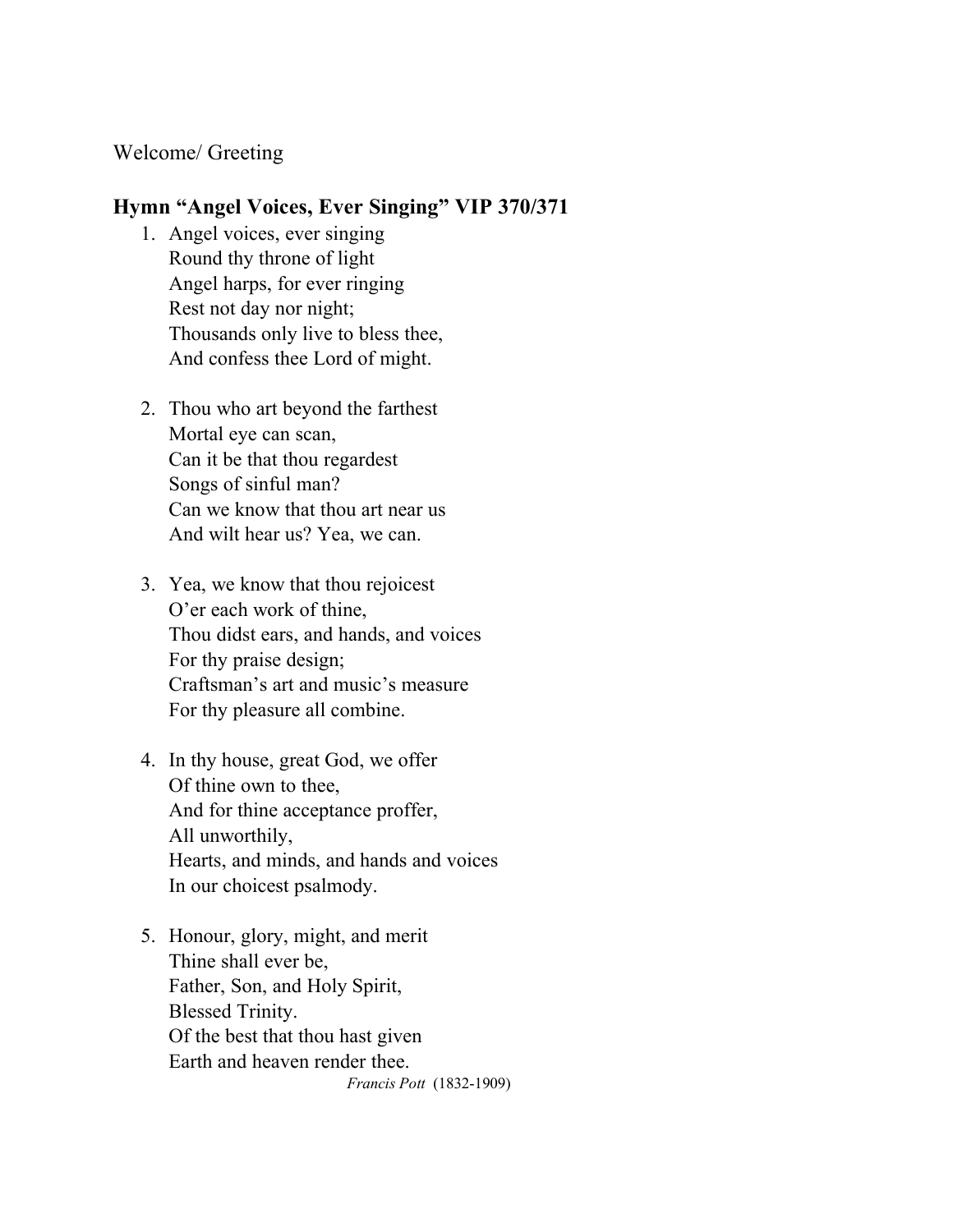Prayer

## **Scripture Reading - Mark 11: 15 – 17**

**<sup>15</sup>** Then they came to Jerusalem. And he entered the temple and began to drive out those who were selling and those who were buying in the temple, and he overturned the tables of the money changers and the seats of those who sold doves; **<sup>16</sup>** and he would not allow anyone to carry anything through the temple. **<sup>17</sup>** He was teaching and saying, "Is it not written,

'My house shall be called a house of prayer for all the nations'? But you have made it a den of robbers."

MEDITATION - Jesus was angry when he observed the unfortunate practices that were taking place in the temple. He was adamant that the place reserved for the adoration of God must be conducive to worship. Not only the practices taking place inside, but also the environment around our church buildings must reflect care and pride. Do our church buildings give the appearance of venues wherein one may meet the King of kings and Sovereign Ruler of the universe?

Prayer

## **Hymn "When I Survey The Wondrous Cross"** VIP 100

- 1. When I survey the wondrous cross, On which the Price of Glory died, My richest gain I count but loss, And pour contempt on all my pride.
- 2. Forbid it, Lord, that I should beast Save in the death of Christ my God, All the vain things that charm me most I sacrifice them to his blood.
- 3. See from his head, his ands, his feet, Sorrow and love flow mingled down, Did e'er such love and sorrow meet, Or thorns compose so rich a crown?
- 4. Were the whole realm of nature mine,